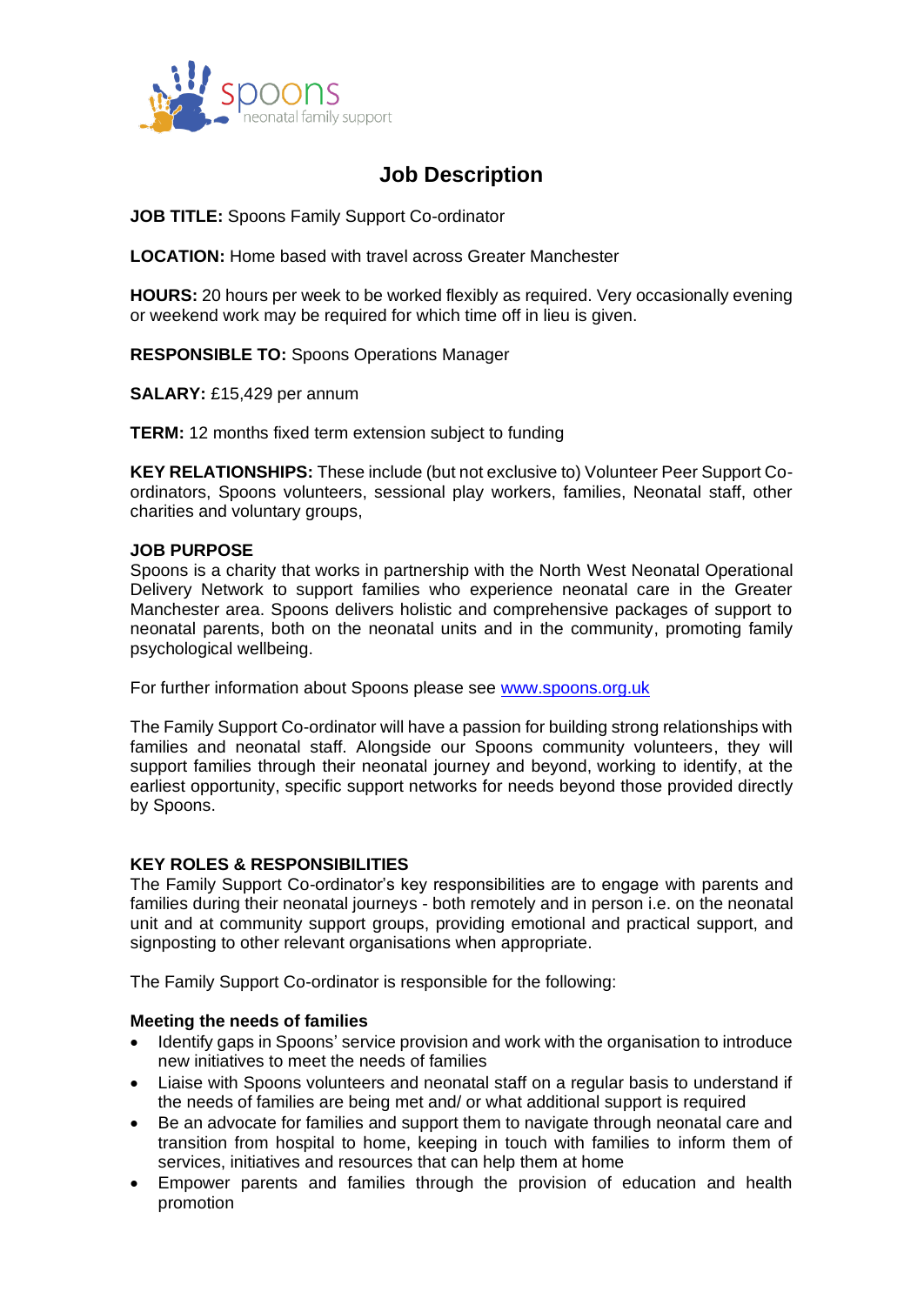

## **Communication and engagement**

- Support the mapping of local services/other relevant organisations who can support babies and their families
- Contributing to Spoons social media output across a variety of platforms
- Ensuring equality of opportunity for all families through innovative content and engagement
- Involve service users in the co-production of neonatal services in partnership with NHS trust, the North West Neonatal Operational Delivery Network and other external organisations
- Support the recruitment of peer support by lived experience volunteers by ensuring regular engagement with families post discharge from neonatal care
- Scheduling and coordination of themed events to raise awareness of the differing needs of families both on and offline, targeted events and other engagement opportunities for families and volunteers
- Promote Spoons and the neonatal journey externally by ensuring appropriate liaison, networking, communication and development of working relationships with referrers, NHS professionals, community leaders, organisations and other third sector organisations i.e. local Perinatal Mental Teams, Health Visitors, and other key organisations

## **Management**

- Support and collate data for report writing, and wider sharing
- Gather and share information with regards to funding opportunities for families
- Collect relevant data from families to support outcomes monitoring
- Work flexibly including meeting key contacts outside normal working hours when required
- Be a positive role model to volunteers and the wider community
- Promote the work of Spoons as required contribute to and support the development of the Spoons network locally and regionally

## **HEALTH AND SAFETY**

- Ensure that all appropriate Health and Safety training is completed and refreshed where necessary
- Report risks or issues according to the agreed governance arrangements.

This job description is regarded as a guide to the accountabilities associated with the Family Support Co-ordinator role. Additional or alternative tasks within the capability of the post holder may from time to time be required

# **PERSON SPECIFICATION**

#### **Essential**

- Experience of working with families in the voluntary or other sectors
- Ability to work in partnership with professionals from other agencies
- Proactive planning skills
- Excellent interpersonal skills
- Problem solving skills
- Ability to work flexibly
- Organised, with excellent time management skills
- Excellent verbal and written communications skills
- Good IT skills, including use of MS Office
- Strong commitment to the values of Spoons